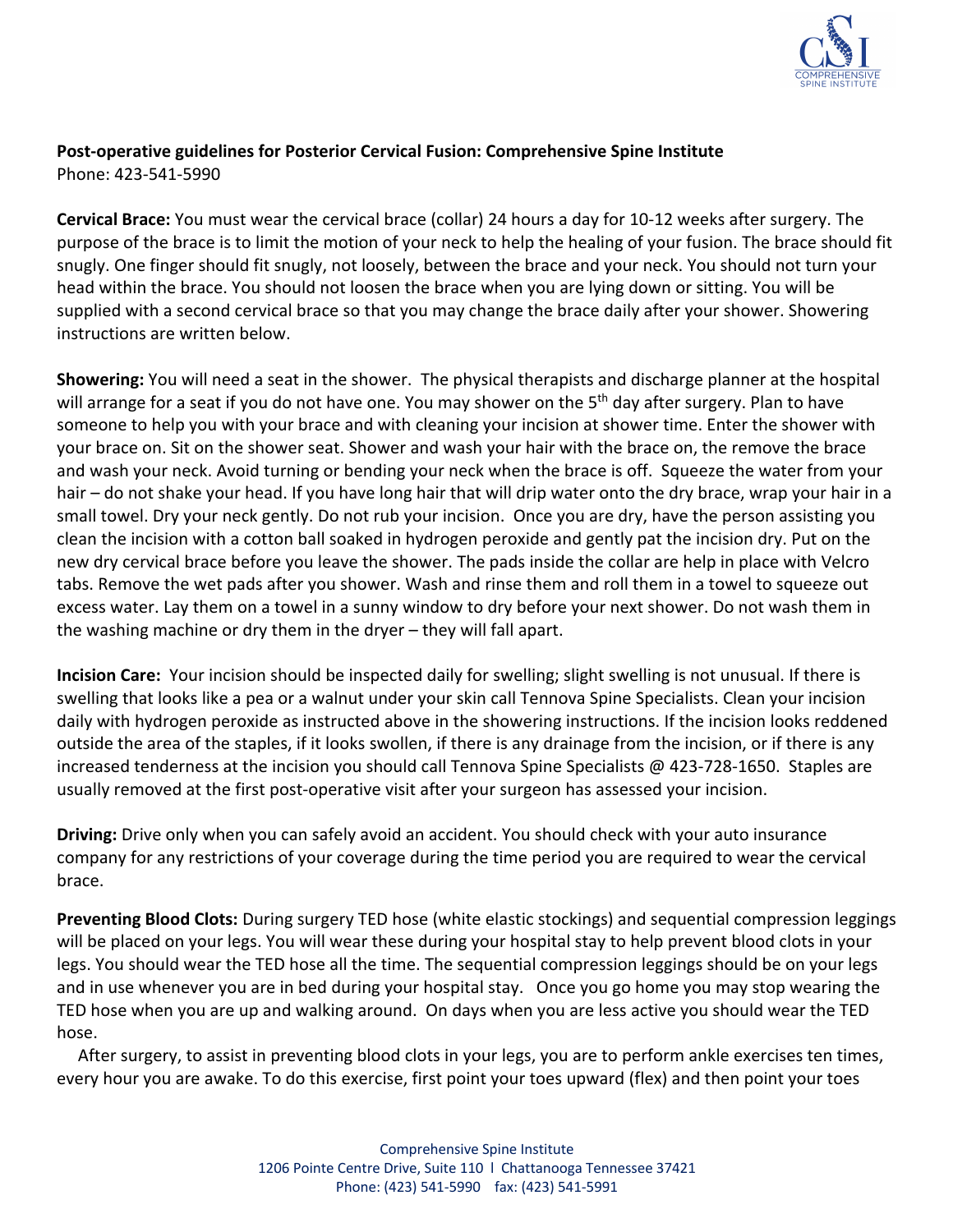

downward (extend). The physical therapists and nurses caring for you will help you learn this exercise. It is important that you perform the ankle exercises every hour you are awake to prevent blood clots in your legs.

#### **Post-operative guidelines for Posterior Cervical Fusion: Comprehensive Spine Institute**

Phone: 423-541-5990

**Preventing Pneumonia:** After surgery you will be instructed in the use of an inspirometer. This device helps you to breathe deeply and prevent pneumonia. You are to use the inspirometer 15 times every hour you are awake. The respiratory therapy and nursing staff will assist you to learn how to use this device. It is important that you use the inspirometer every hour you are awake to help prevent post-operative pneumonia.

**Activity:** For the first several days after hospital discharge, plan to stay home. You may walk around the house and outside for short distances. The physical therapists and discharge planner at the hospital will arrange for a walker to be provided to you. Advance your activity slowly. Remember – your body is using its energy to heal. You can expect to have less stamina than you usually have for a few weeks. There is a direct relationship between activity and pain. If you are too active you will have increased fatigue and pain.

**Lifting restrictions:** You may not lift more than 15 pounds for the first 6 weeks after surgery, and not more than 30 pounds from the 6th to the 12th weeks after surgery. For reference - a gallon of milk weighs 8 pounds.

**Follow-up appointment:** In most cases your follow-up appointment will be made at the time of your pre-op surgery conference. If not, call this office @ 423-728-1650 on the day you come home from the hospital to make a follow-up appointment.

**Medication:** In most instances you will receive a prescription for your post-op medications at your preoperative conference with your surgeon. Take these medications as prescribed. Narcotic pain medication and muscle relaxers will be prescribed for a specific limited time frame after surgery.

 If you need a refill of medication please call the office and leave a voice message for your surgeon's nurse at 423-541-5990. Please remember to leave your pharmacy phone number, street address and zip code. This information is on the prescription bottle. Please call 2 days before you run out of medication or, if it is nearing the end of the week, call on or before Thursday. Medications will only be called in Monday thru Thursday. The on-call doctor and the weekend call doctor will not phone in medications.

 As your pain decreases you may take Tylenol in between doses of your prescription medication. Do not exceed more than a total of 4000 mg of Tylenol daily, including the amount in your prescription medication. (For example if your prescription is 5/500 each tablet contains 5 mg of narcotic medication and 500 mg of Tylenol).

 Use of narcotic pain medications may result in constipation. During your hospitalization your surgeon prescribes Colace (Ducosate Sodium), a stool softener. You should use Colace after you come home from the hospital for as long as you are taking narcotic medications. It is available over the counter; take it according to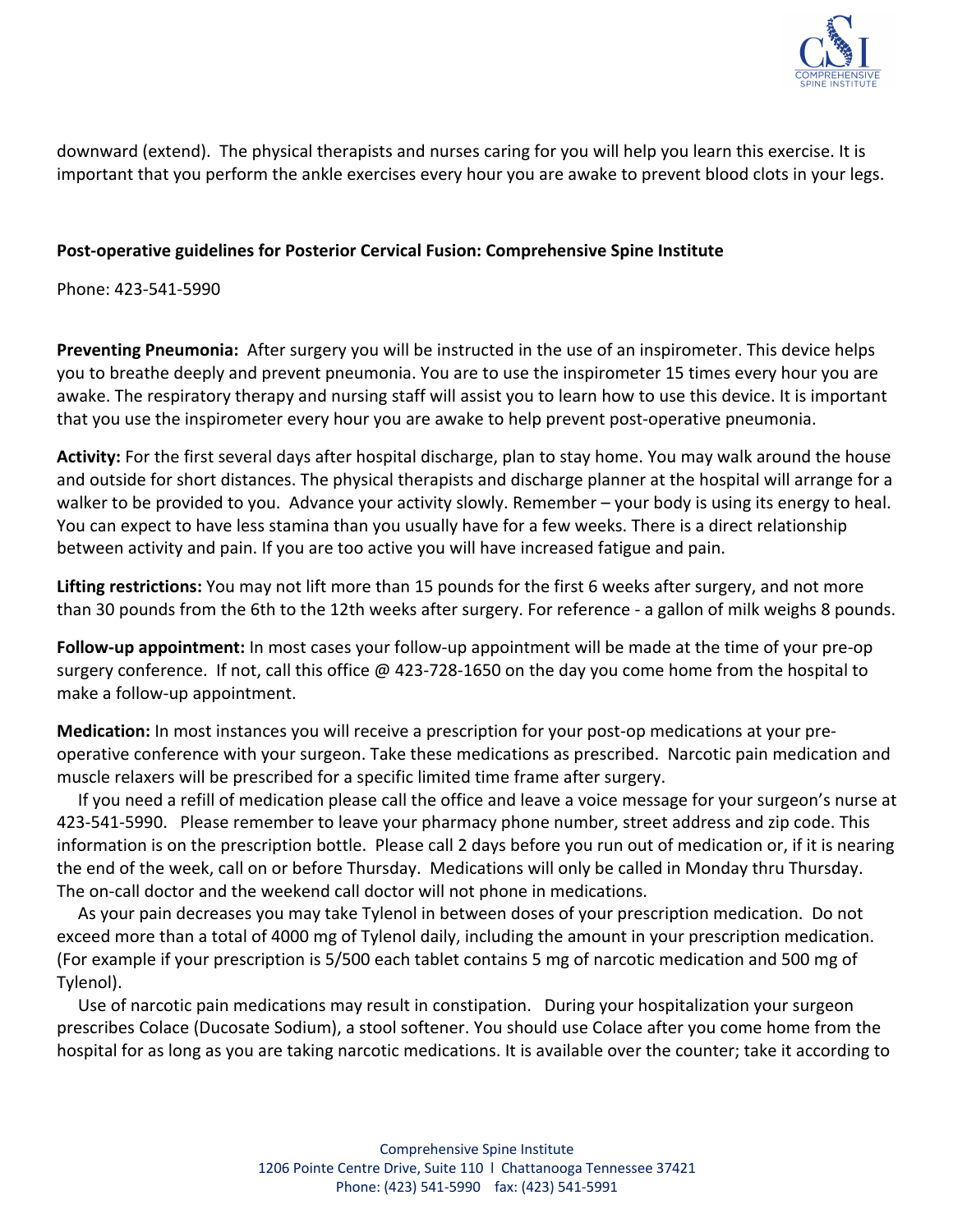

the package instructions. Remember to drink plenty of fluids and eat fiber in your diet, such as prunes, to help maintain normal bowel function.

 You should not take NSAID medications for 3 months after your surgery. These include, but are not limited to, Celebrex, Mobic, Relafen, Voltaren, Motrin, Ibuprofen, Naproxen, or Aleve. If you are unsure if a medication is an NSAID ask your pharmacist.

## **Post-operative guidelines for Posterior Cervical Fusion: Comprehensive Spine Institute** Phone: 423-541-5990

**Calcium:** It is important to have an adequate Calcium intake. If you do not drink three glasses of milk a day or the equivalent in other dairy products you should take a Calcium supplement, normally 600 mg twice a day. You must have an adequate Vitamin D intake to absorb Calcium, 400 i.u., daily. Calcium supplements are available over the counter that include Vitamin D.

**Work:** The time you are off work will depend on the work you do. If your work does not require lifting more than the limitations listed above under "Activity" you might be able return to work with restrictions. Discuss this with your surgeon at your post-op appointment.

**Disability Forms:** If you have work related disability forms to be completed you may deliver, mail or fax them to this office. Our fax number is 423-728-1655. In some cases there will be a charge for completion of these forms. It will take 5-7 business days for the forms to be completed and faxed to your insurance carrier, so please plan ahead.

**Diet:** You need to eat a balanced diet to have the nutrients you need to heal. After surgery is not the time to go on a weight reducing diet. It is important to maintain good nutrition. If you are not eating well you need to supplement your nutrition with drinks such as Ensure.

**Smoking:** Use of nicotine containing products including cigarettes, cigars, pipe tobacco, chewing tobacco and nicotine patches has been shown to decrease bone healing and increase your risk of infection. It is recommended that you stop the use of nicotine products. Other health benefits have also been shown to result from stopping nicotine use.

**Bone Growth Stimulator:** If a bone growth stimulator is ordered by your surgeon, you will be contacted by a representative. This representative will review the use of the device with you. Wear the device as directed.

**Antibiotic treatment:** After your fusion you will need to take antibiotics before any dental or invasive medical procedure for life. The dentist or physician performing these procedures can prescribe this medication. We have provided a protocol for antibiotics for your reference. We advise you provide this protocol to your primary care physician and your dentist for your chart. If you require another copy of the protocol in the future please contact Tennova Spine Specialists.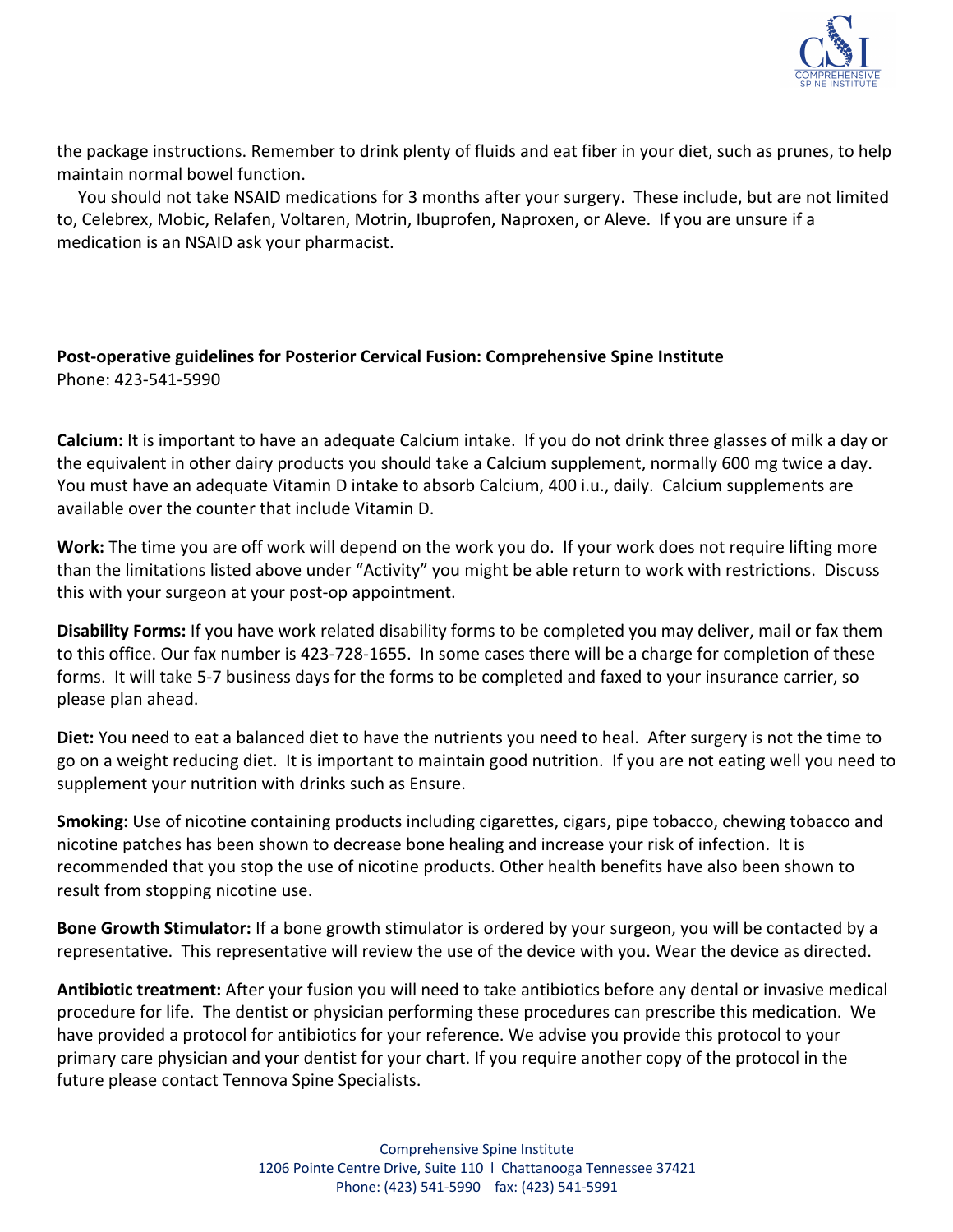

### **Questions:** If you have any questions or concerns, please do not hesitate to call Comprehensive Spine Institute at 423-541-5990

(Revised 07/06/2019 ajo)

#### **Antibiotic Prophylactic Regimens Recommended for Dental and Other Invasive Procedures**

| <b>Situation</b>                                                                         | Agent                                          | Regimen-single dose 30 to 60 minutes prior to procedure |                                                  |          |                                           |
|------------------------------------------------------------------------------------------|------------------------------------------------|---------------------------------------------------------|--------------------------------------------------|----------|-------------------------------------------|
| Oral                                                                                     | Amoxicillin<br>Ampicillin                      |                                                         | <b>Adults</b><br>2 <sub>gm</sub><br>2 g IM or IV |          | Children<br>50 mg/kg<br>50 mg/kg IM or IV |
|                                                                                          | OR                                             |                                                         |                                                  |          |                                           |
| Unable to take<br><b>Oral Medication</b>                                                 | Cefazolin or<br>Ceftriaxone                    |                                                         | 1g IM or IV                                      |          | 50 mg/kg IM or IV                         |
| Allergic to Penicillins<br>Or Ampicillin                                                 | Cephalexin**~<br><b>OR</b>                     |                                                         | 2g                                               |          | 50 mg/kg                                  |
|                                                                                          | Clindamycin                                    |                                                         | 600 mg                                           | 20 mg/kg |                                           |
| Oral Regimen                                                                             | <b>OR</b><br>Azithromycin or<br>Clarithromycin |                                                         | 500 <sub>mg</sub>                                |          | 15 mg/kg                                  |
| <b>Allergic to Penicillins</b><br>Or Ampicillin and<br>Unable to take Oral<br>Medication | Cefazolin or<br>Ceftriaxone~                   |                                                         | 1g IM or IV                                      |          | 50 mg/kg IM or IV                         |
|                                                                                          | <b>OR</b>                                      |                                                         |                                                  |          |                                           |
|                                                                                          | Clindamycin                                    |                                                         | 600 mg IM or IV20 mg/kg IM or IV                 |          |                                           |

Comprehensive Spine Institute 1206 Pointe Centre Drive, Suite 110 l Chattanooga Tennessee 37421 Phone: (423) 541-5990 fax: (423) 541-5991